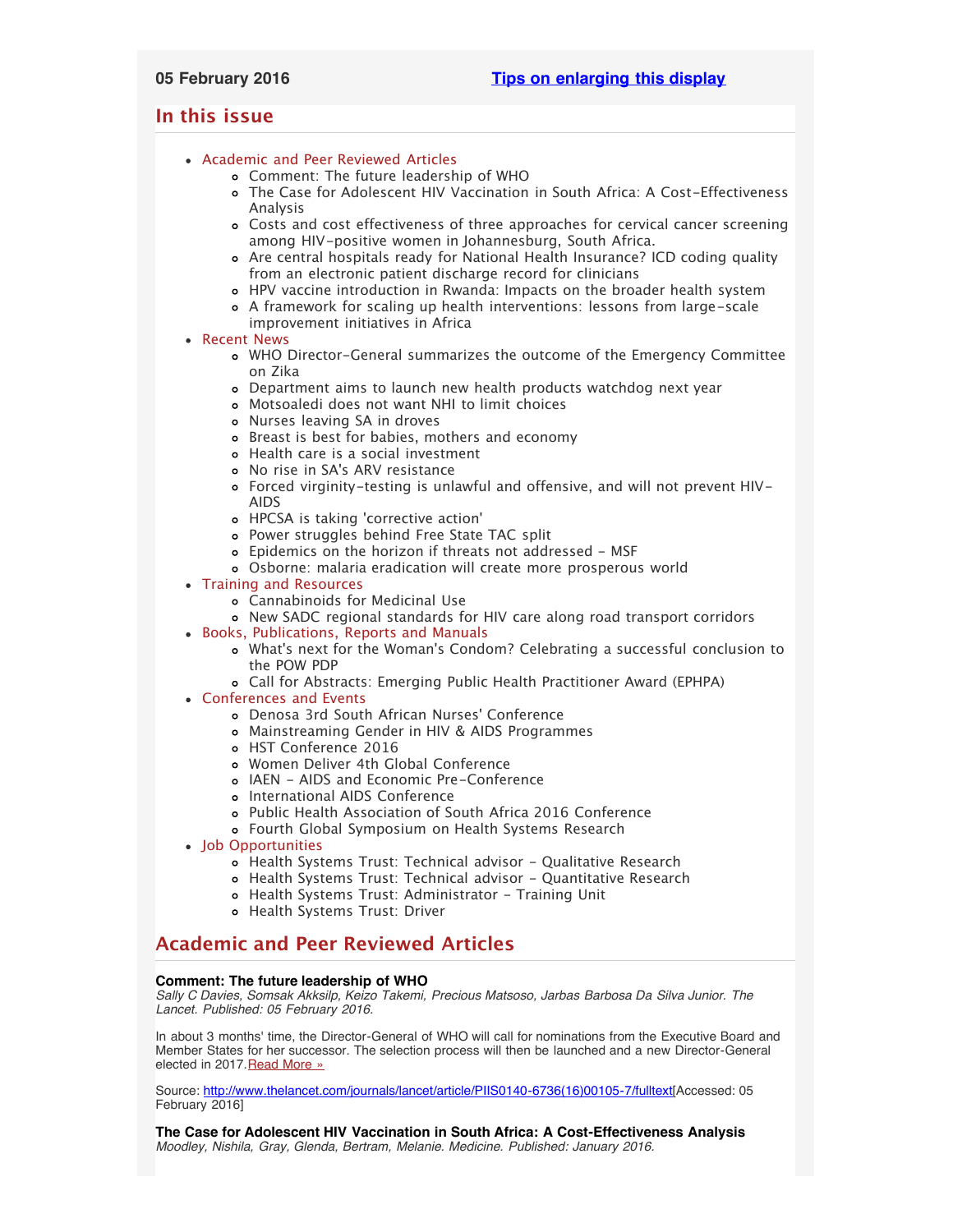Despite comprising 0.7% of the world population, South Africa is home to 18% of the global human immunodeficiency virus (HIV) prevalence. Unyielding HIV subepidemics among adolescents threaten national attempts to curtail the disease burden. Should an HIV vaccine become available, establishing its point of entry into the health system becomes a priority. This study assesses the impact of school-based HIV vaccination and explores how variations in vaccine characteristics affect cost-effectiveness. [Read More »](http://journals.lww.com/md-journal/Fulltext/2016/01250/The_Case_for_Adolescent_HIV_Vaccination_in_South.16.aspx)

#### Source: [http://journals.lww.com/md-](http://journals.lww.com/md-journal/Fulltext/2016/01250/The_Case_for_Adolescent_HIV_Vaccination_in_South.16.aspx)

[journal/Fulltext/2016/01250/The\\_Case\\_for\\_Adolescent\\_HIV\\_Vaccination\\_in\\_South.16.aspx\[](http://journals.lww.com/md-journal/Fulltext/2016/01250/The_Case_for_Adolescent_HIV_Vaccination_in_South.16.aspx)Accessed: 05 February 2016]

### **[back to top](#page-0-3)**

## **Costs and cost effectiveness of three approaches for cervical cancer screening among HIVpositive women in Johannesburg, South Africa.**

*Lince-Deroche N, Phiri J, Michelow P, Smith JS, Firnhaber C. PLoS One. Published: 16 November 2015.*

South Africa has high rates of HIV and HPV and high incidence and mortality from cervical cancer. However, cervical cancer is largely preventable when early screening and treatment are available. We estimate the costs and cost-effectiveness of conventional cytology (Pap), visual inspection with acetic acid (VIA) and HPV DNA testing for detecting cases of CIN2+ among HIV-infected women currently taking antiretroviral treatment at a public HIV clinic in Johannesburg, South Africa. [Read More »](http://www.plosone.org/article/fetchObject.action?uri=info:doi/10.1371/journal.pone.0141969&representation=PDF)

Source: [http://www.plosone.org/article/fetchObject.action?uri=info:doi/10.1371/](http://www.plosone.org/article/fetchObject.action?uri=info:doi/10.1371/journal.pone.0141969&representation=PDF)[Accessed: 05 February 2016]

### **[back to top](#page-0-3)**

# **Are central hospitals ready for National Health Insurance? ICD coding quality from an electronic patient discharge record for clinicians**

*Robin Edgar Dyers, Juliet Evans, Grant Alex Ward, Shane du Plooy, Hassan Mahomed. South African Medical Journal. Published: 8 January 2016.*

South Africa (SA)'s planned National Health Insurance reforms require the use of International Statistical Classification of Diseases (ICD) codes for hospitals to purchase services from the proposed National Health Authority. However, compliance with coding at public hospitals in the Western Cape Province has been challenging. A computer application was developed to aid clinicians in integrating ICD coding into the patient hospital discharge process. [Read More »](http://www.samj.org.za/index.php/samj/article/view/10079)

Source: [http://www.samj.org.za/index.php/samj/article/view/10079\[](http://www.samj.org.za/index.php/samj/article/view/10079)Accessed: 05 February 2016]

## **[back to top](#page-0-3)**

#### **HPV vaccine introduction in Rwanda: Impacts on the broader health system**

*Sergio Torres-Rueda, Stephen Rulisa, Helen E.D. Burchett, N. Victor Mivumbi, Sandra Mounier-Jack. Sexual and Reproductive Healthcare. Published: March 2016.*

Rwanda was the first country in Africa to introduce the human papillomavirus (HPV) vaccine. This was achieved through multi-year school-based campaigns. Our study evaluated the impact of the HPV vaccine introduction on the country's immunisation programme and health system. Read More »

Source: [http://www.srhcjournal.org/article/S1877-5756\(15\)00088-9/abstract](http://www.srhcjournal.org/article/S1877-5756(15)00088-9/abstract)[Accessed: 05 February 2016]

#### **[back to top](#page-0-3)**

## <span id="page-1-0"></span>**A framework for scaling up health interventions: lessons from large-scale improvement initiatives in Africa**

*Pierre M. Barker, Amy Reid and Marie W. Schall. Implementation Science. Published: 29 January 2016.*

Knowledge brokers (KBs) work collaboratively with key stakeholders to facilitate the transfer and exchange of information in a given context. Currently, there is a perceived lack of evidence about the effectiveness of knowledge brokering and the factors that influence its success as a knowledge translation (KT) mechanism. Thus, the goal of this review was to systematically gather evidence regarding the nature of knowledge brokering in health-related settings and determine if KBs effectively contributed to KT in these settings. [Read](http://www.implementationscience.com/content/10/1/162) [More »](http://www.implementationscience.com/content/10/1/162)

Source: [http://www.implementationscience.com/content/10/1/162\[](http://www.implementationscience.com/content/10/1/162)Accessed: 05 February 2016]

**[back to top](#page-0-3)**

# <span id="page-1-1"></span>**Recent News**

**WHO Director-General summarizes the outcome of the Emergency Committee on Zika** *WHO. Published: 1 February 2016.*

WHO statement on the first meeting of the International Health Regulations (2005) Emergency Committee on Zika virus and observed increase in neurological disorders and neonatal malformations. [Read More »](http://www.hst.org.za/news/who-director-general-summarizes-outcome-emergency-committee)

Source: <http://www.who.int/mediacentre/news/statements/2016/emergency-committee-zika-microcephaly/en/> [Accessed: 05 February 2016]

**[back to top](#page-0-3)**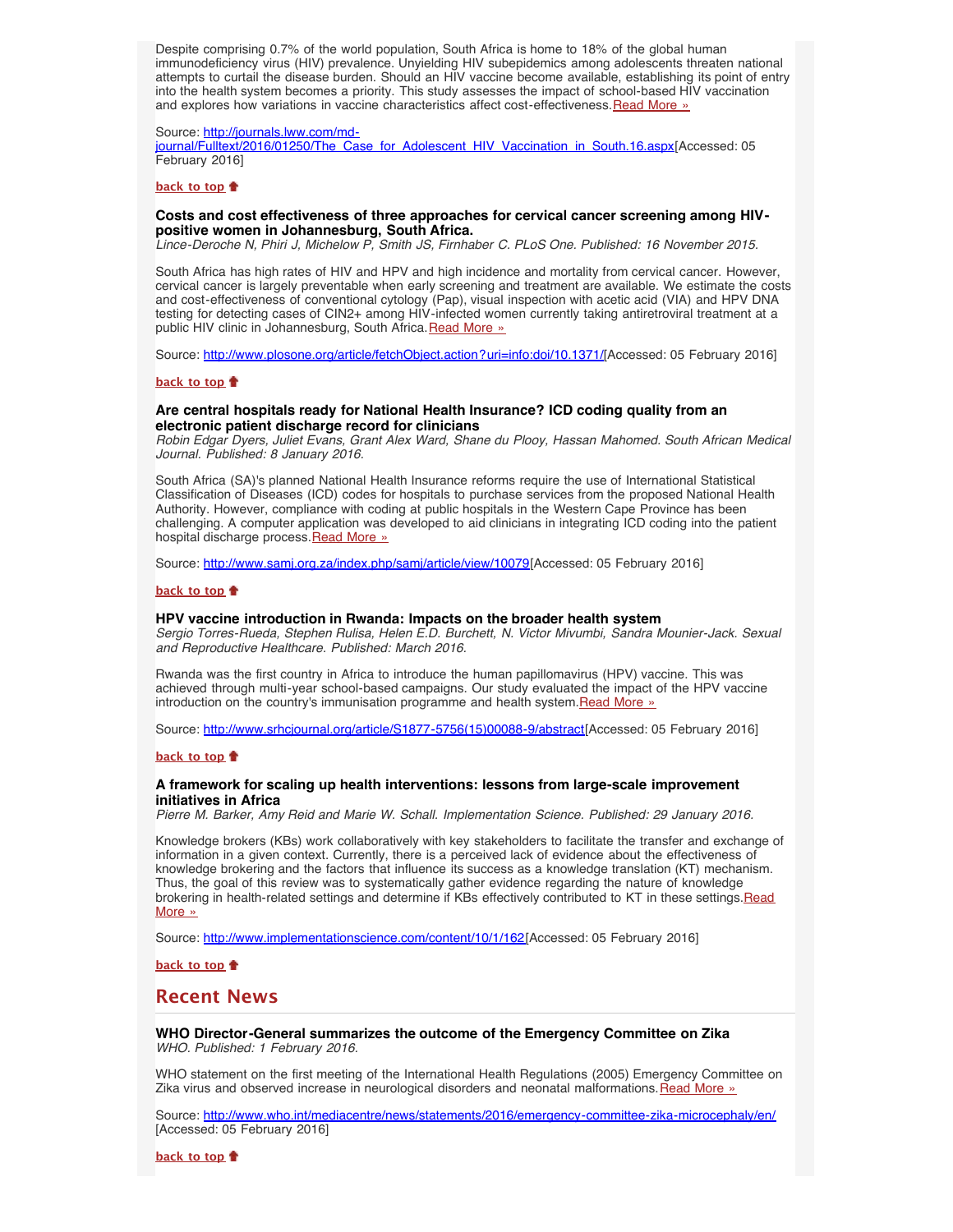# **Department aims to launch new health products watchdog next year**

<span id="page-2-0"></span>*BDlive. Published: 22 January 2016.*

THE Department of Health has set April 1 next year as the target date for establishing the South African Health Products Regulatory Authority (Sahpra), a development that will be closely watched by the pharmaceutical industry. [Read More »](http://www.hst.org.za/news/department-aims-launch-new-health-products-watchdog-next-year)

Source: [http://www.bdlive.co.za/national/health/2016/01/22/\[](http://www.bdlive.co.za/national/health/2016/01/22/department-aims-to-launch-new-health-products-watchdog-next-year)Accessed: 05 February 2016]

## **[back to top](#page-0-3)**

# <span id="page-2-1"></span>**Motsoaledi does not want NHI to limit choices**

*BDlive. Published: 1 February 2016.*

South African Health Minister Aaron Motsoaledi has distanced himself from a controversial proposal in the White Paper on National Health Insurance (NHI) to slash the benefits offered by medical schemes, saying the state should not limit patients' choices. He has also dismissed the paper's cost projections, saying NHI is a long term-project that should be financed on a programme-by-programme basis. [Read More »](http://www.hst.org.za/news/motsoaledi-does-not-want-nhi-limit-choices)

Source: <http://www.bdlive.co.za/national/health/2016/02/01/motsoaledi-does-not-want-nhi-to-limit-choices> [Accessed: 05 February 2016]

## **[back to top](#page-0-3)**

## <span id="page-2-4"></span>**Health care is a social investment**

*Mercury. Published: 22 January 2016.*

It's not like any other commodity, so it shouldn't be sold like any other commodity. Health Minister Aaron Motsoaledi answers six big questions about the NHI White Paper: [Read More »](http://www.hst.org.za/news/health-care-social-investment)

Source: <http://www.iol.co.za/mercury/health-care-is-a-social-investment-1.1974711>[Accessed: 05 February 2016]

## **[back to top](#page-0-3)**

## <span id="page-2-2"></span>**Nurses leaving SA in droves**

*Pretoria News. Published: 2 February 2016.*

More and more South African nurses are taking their skills and knowledge abroad for the promise of more pay and better working conditions. This has plunged the country's healthcare sector and nursing profession deep into crisis, the Pretoria News learnt on Monday. [Read More »](http://www.hst.org.za/news/nurses-leaving-sa-droves)

Source: [http://classic.iol.co.za/news/south-africa/gauteng/nurses-leaving-sa-in-droves-](http://classic.iol.co.za/news/south-africa/gauteng/nurses-leaving-sa-in-droves-1.1978572#.VrGZEsvosdU)[1.1978572#.VrGZEsvosdU](http://classic.iol.co.za/news/south-africa/gauteng/nurses-leaving-sa-in-droves-1.1978572#.VrGZEsvosdU) [Accessed: 05 February 2016]

#### **[back to top](#page-0-3)**

## **Breast is best for babies, mothers and economy**

*BDlive. Published: 29 January 2016.*

Breastfeeding more babies for longer could save the global economy \$300bn in a single year, simply by yielding smarter and higher-earning offspring, researchers said on Friday. It would also prevent more than 800,000 child deaths, and about 20,000 breast cancer deaths every year. [Read More »](http://www.hst.org.za/news/breast-best-babies-mothers-and-economy)

Source: [http://www.bdlive.co.za/life/health/2016/01/29/breast-is-best-for-babies-mothers-and](http://www.bdlive.co.za/life/health/2016/01/29/breast-is-best-for-babies-mothers-and-economy)[economy/](http://www.bdlive.co.za/life/health/2016/01/29/breast-is-best-for-babies-mothers-and-economy)[Accessed: 05 February 2016]

## **[back to top](#page-0-3)**

## <span id="page-2-3"></span>**No rise in SA's ARV resistance**

*Times Live. Published: 3 February 2016.*

Only 350 of South Africa's 3 million HIV patients have had to fall back on last-resort treatment because they are resistant to standard treatments. So said the deputy director of the Wits Reproductive Health and HIV Institute, Francois Venter, in response to global reports that resistance to HIV drugs is on the rise in Africa. [Read More »](http://www.hst.org.za/news/no-rise-sas-arv-resistance)

Source: [http://www.timeslive.co.za/thetimes/2016/02/03/No-rise-in-SAs-ARV-resistance\[](http://www.timeslive.co.za/thetimes/2016/02/03/No-rise-in-SAs-ARV-resistance)Accessed: 05 February 2016]

## **[back to top](#page-0-3)**

**Forced virginity-testing is unlawful and offensive, and will not prevent HIV-AIDS** *Daily Maverick. Published: 2 February 2016.*

Bathabile Dlamini is South Africa's Minister of Social Development and President of the ANC Women's League. The print media and social media have been abuzz with the decision by the uThukela District Municipality in Kwazulu-Natal to put in place a bursary scheme for girls provided that they remain virgins. [Read More »](http://www.hst.org.za/news/forced-virginity-testing-unlawful-and-offensive-and-will-not-prevent-hiv-aids)

Source: [http://www.dailymaverick.co.za/opinionista/2016-02-02-forced-virginity-testing-is-unlawful-and](http://www.dailymaverick.co.za/opinionista/2016-02-02-forced-virginity-testing-is-unlawful-and-offensive-and-will-not-prevent-hiv-aids/?utm_source=Daily+Maverick+First+Thing&utm_campaign=9c548a4104-A_B_Test_Campaign_12_1_2016&utm_medium=email&utm_term=0_c81900545f-9c548a4104-127650657&mc_cid=9c548a4104&mc_eid=a39c6f6642#.VrGNoFIlrIU)[offensive-and-will-not-prevent-hiv-aids/?](http://www.dailymaverick.co.za/opinionista/2016-02-02-forced-virginity-testing-is-unlawful-and-offensive-and-will-not-prevent-hiv-aids/?utm_source=Daily+Maverick+First+Thing&utm_campaign=9c548a4104-A_B_Test_Campaign_12_1_2016&utm_medium=email&utm_term=0_c81900545f-9c548a4104-127650657&mc_cid=9c548a4104&mc_eid=a39c6f6642#.VrGNoFIlrIU) [utm\\_source=Daily+Maverick+First+Thing&utm\\_campaign=9c548a4104-](http://www.dailymaverick.co.za/opinionista/2016-02-02-forced-virginity-testing-is-unlawful-and-offensive-and-will-not-prevent-hiv-aids/?utm_source=Daily+Maverick+First+Thing&utm_campaign=9c548a4104-A_B_Test_Campaign_12_1_2016&utm_medium=email&utm_term=0_c81900545f-9c548a4104-127650657&mc_cid=9c548a4104&mc_eid=a39c6f6642#.VrGNoFIlrIU)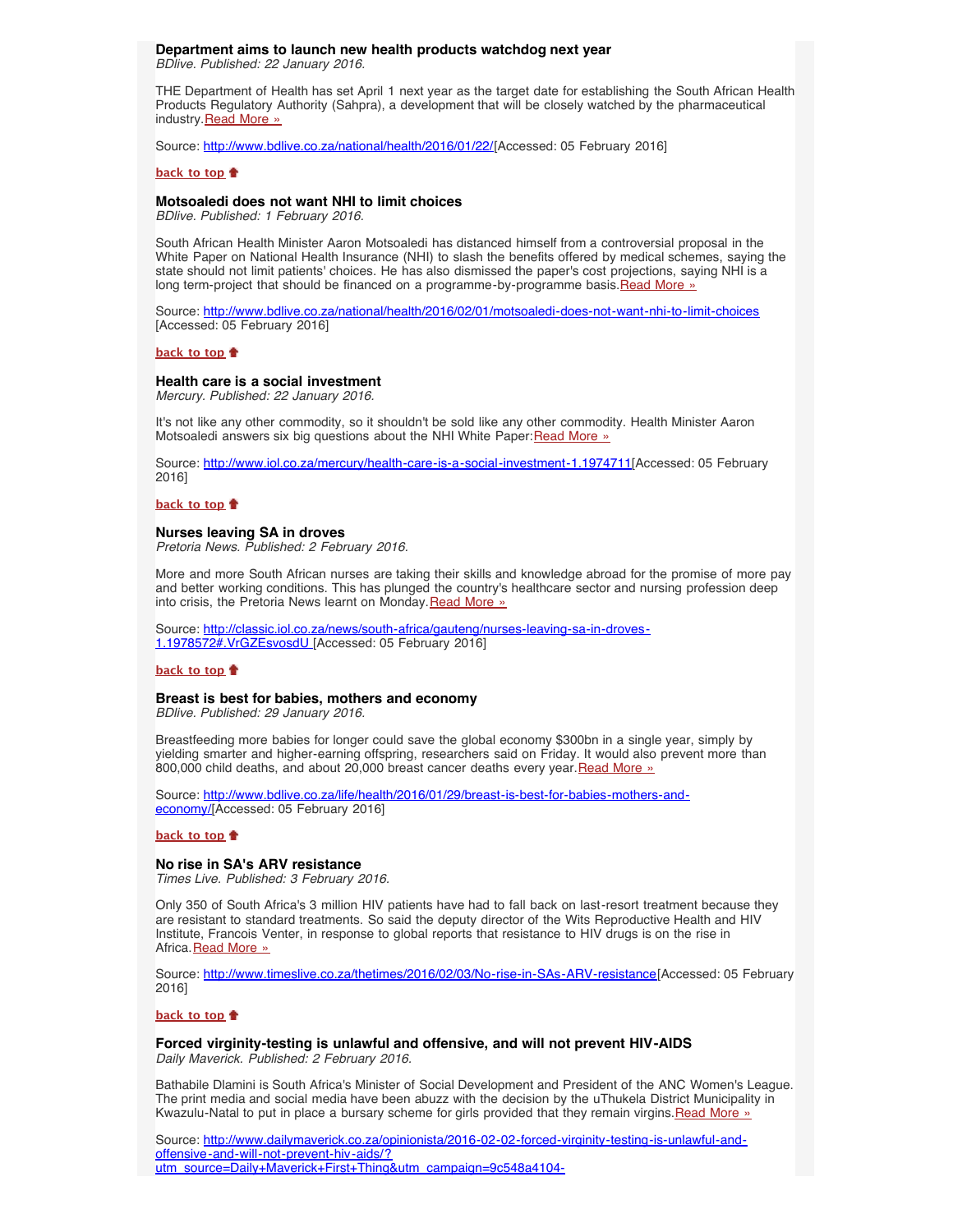[A\\_B\\_Test\\_Campaign\\_12\\_1\\_2016&utm\\_medium=email&utm\\_term=0\\_c81900545f-9c548a4104-](http://www.dailymaverick.co.za/opinionista/2016-02-02-forced-virginity-testing-is-unlawful-and-offensive-and-will-not-prevent-hiv-aids/?utm_source=Daily+Maverick+First+Thing&utm_campaign=9c548a4104-A_B_Test_Campaign_12_1_2016&utm_medium=email&utm_term=0_c81900545f-9c548a4104-127650657&mc_cid=9c548a4104&mc_eid=a39c6f6642#.VrGNoFIlrIU) [127650657&mc\\_cid=9c548a4104&mc\\_eid=a39c6f6642#.VrGNoFIlrIU\[](http://www.dailymaverick.co.za/opinionista/2016-02-02-forced-virginity-testing-is-unlawful-and-offensive-and-will-not-prevent-hiv-aids/?utm_source=Daily+Maverick+First+Thing&utm_campaign=9c548a4104-A_B_Test_Campaign_12_1_2016&utm_medium=email&utm_term=0_c81900545f-9c548a4104-127650657&mc_cid=9c548a4104&mc_eid=a39c6f6642#.VrGNoFIlrIU)Accessed: 05 February 2016]

### **[back to top](#page-0-3)**

### **HPCSA is taking 'corrective action'**

*Health-e News. Published: 28 January 2016.*

The Health Professions Council of SA (HPCSA) is taking "corrective action" to address its shortcoming, which were identified by the Ministerial Task Team (MTT) set up by Health Minister Dr Aaron Motsoaledi. The HPCSA is due to meet the Minister today to update him on progress made since the MTT report was issued last November. [Read More »](http://www.hst.org.za/news/hpcsa-taking-corrective-action)

Source: [http://www.health-e.org.za/2016/01/28/hpcsa-is-taking-corrective-action/ \[](http://www.health-e.org.za/2016/01/28/hpcsa-is-taking-corrective-action/)Accessed: 05 February 2016]

## **[back to top](#page-0-3)**

## **Power struggles behind Free State TAC split**

*Health-e News. Published: 25 January 2016*

As Free State health services allegedly continue to deteriorate and prompt a heated battle between politicians and Treatment Action Campaign (TAC) activists, a new organisation has joined the fray as a former Treatment Action Campaign (TAC) leader breaks from TAC. [Read More »](http://www.hst.org.za/news/treatment-action-campaign-receives-r14m)

Source: [http://www.health-e.org.za/2016/01/25/power-struggles-behind-free-state-tac-split/\[](http://www.health-e.org.za/2016/01/25/power-struggles-behind-free-state-tac-split/)Accessed: 05 February 2016]

#### **[back to top](#page-0-3)**

#### **Epidemics on the horizon if threats not addressed - MSF**

*Mail & Guardian. Published: 26 January 2016.*

Doctors Without Borders has stressed the critical importance of adequate investment into the prevention of diseases such as Ebola and cholera. The international aid organisation, Doctors Without Borders (MSF), has warned that without proper investment, epidemics of cholera, malaria, measles and meningitis are likely to pose a significant threat in the year ahead. [Read More »](http://www.hst.org.za/news/epidemics-horizon-if-threats-not-addressed-msf)

Source: [http://mg.co.za/article/2016-01-26-epidemics-on-the-horizon-if-threats-not-addressed-msf \[](http://mg.co.za/article/2016-01-26-epidemics-on-the-horizon-if-threats-not-addressed-msf)Accessed: 05 February 2016]

#### **[back to top](#page-0-3)**

#### <span id="page-3-0"></span>**Osborne: malaria eradication will create more prosperous world**

*The Guardian. Published: 25 January 2016.*

The Microsoft tycoon Bill Gates and the UK chancellor, George Osborne, have pledged to fight a war on the world's deadliest disease, malaria, with the aim of eliminating it by 2040. [Read More »](http://www.hst.org.za/news/osborne-malaria-eradication-will-create-more-prosperous-world)

Source: [http://www.theguardian.com/society/2016/jan/25/bill-gates-george-osborne-pledge-eliminate](http://www.theguardian.com/society/2016/jan/25/bill-gates-george-osborne-pledge-eliminate-malaria)[malaria\[](http://www.theguardian.com/society/2016/jan/25/bill-gates-george-osborne-pledge-eliminate-malaria)Accessed: 05 February 2016]

**[back to top](#page-0-3)**

# **Training and Resources**

#### **Cannabinoids for Medicinal Use**

*SA Medical Research Council. Published: January 2016. URL: <http://www.mrc.ac.za/policybriefs/Cannabinoids.pdf>*

This MRC Policy Brief summarises the key points of a systematic review evaluating the medicinal use of cannabis.

#### **[back to top](#page-0-3)**

### <span id="page-3-1"></span>**New SADC regional standards for HIV care along road transport corridors**

*African Strategies for Health. Published: 19 January 2016. URL: [http://www.africanstrategies4health.org/uploads](http://www.africanstrategies4health.org/uploads/1/3/5/3/13538666/rmsb_for_hiv_and_other_health_services_along_the_road_transport_corridors_in_the_sadc_region.print.pdf)*

Expanded mobility and cross-border trading across the road transport sector in Southern Africa have contributed to increased HIV prevalence rates among key populations and communities living in the region. To support a strengthened and co-ordinated response to the unique public health challenges this presents, the Southern African Development Community (SADC) approved the Regional Minimum Standards and Brand for HIV and other Health Services Along Road Transport Corridors in the SADC Region (RMSB) in November 2015.

**[back to top](#page-0-3)**

# <span id="page-3-2"></span>**Books, Publications, Reports and Manuals**

**What's next for the Woman's Condom? Celebrating a successful conclusion to the POW PDP**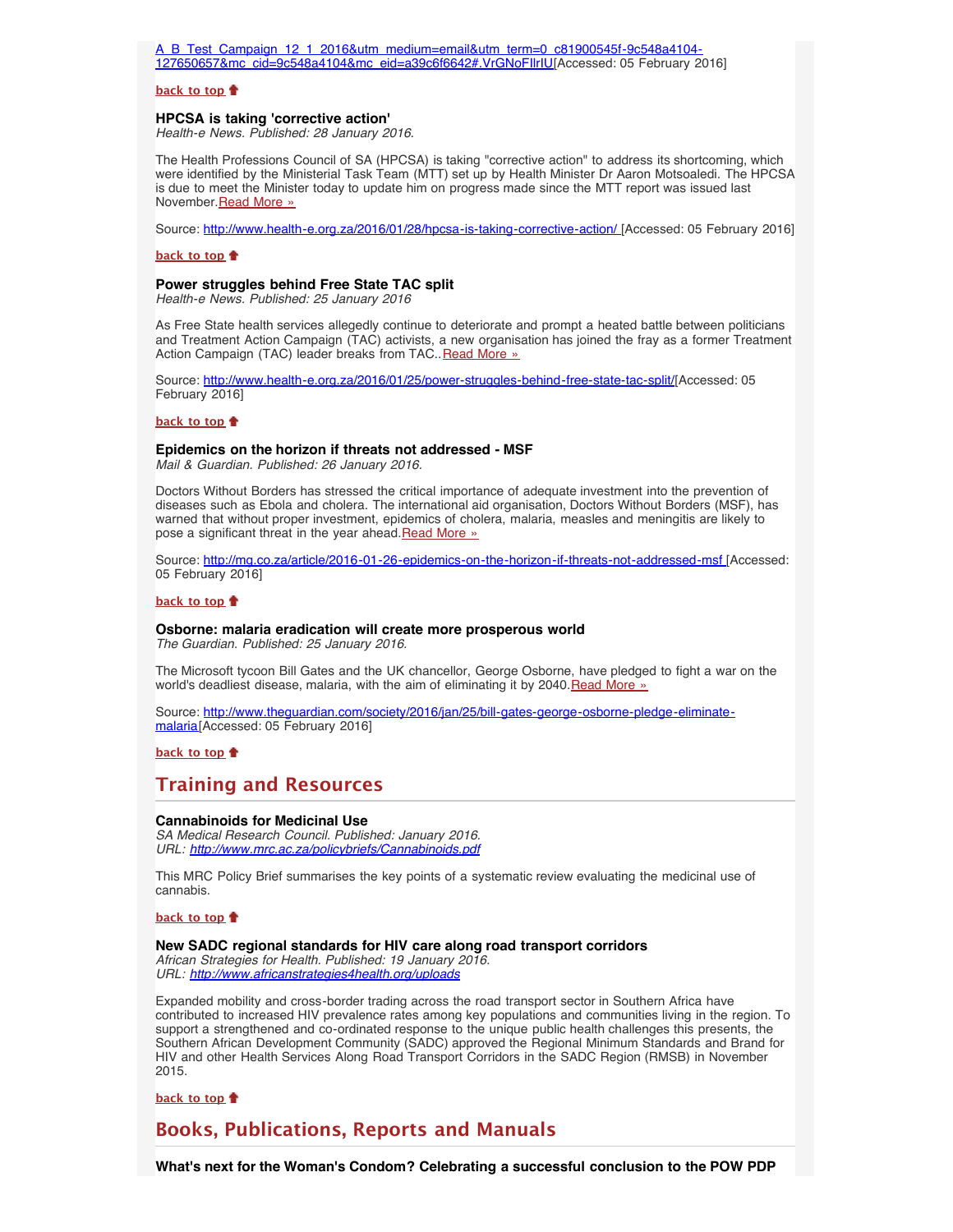*PATH. Published: 2016*

With funding from the Netherlands Ministry of Foreign Affairs, PATH established the Protection Options for Women Product Development Partnership (POWP PDP) in 2011. This global partnership implemented strategic activities to build supply and demand for the Woman's Condom, a second-generation female condom designed for ease of use and improved acceptability. [Click Here»](http://www.womanscondompowpdp.com/read-the-reports/)

## **[back to top](#page-0-3)**

## <span id="page-4-0"></span>**Call for Abstracts: Emerging Public Health Practitioner Award (EPHPA)**

*Health Systems Trust. Published: 15 December 2015.*

The South African Health Review's Emerging Public Health Practitioner Award (EPHPA) is open to young public health practitioners or student researchers in the fields of health sciences, medicine or public health. Individuals seeking to publish a paper dealing with public health policy development or implementation in a respected and widely read South African peer-reviewed journal are encouraged to apply. [Click Here»](http://www.hst.org.za/news/2016-ephpa-award)

**[back to top](#page-0-3)**

# <span id="page-4-1"></span>**Conferences and Events**

## **Denosa 3rd South African Nurses' Conference**

*When: 24-26 February 2016 Venue: Birchwood Conference Centre, Boksburg, Gauteng URL: [http://www.sanursesconference.co.za](http://www.sanursesconference.co.za/)*

DENOSA is hosting the Third South African Nurses' Conference from the 24th to the 26th February 2016.This is a biannual event born out of a need to build capacity and create an enabling environment for South African nurses to effectively and positively influence health policy. It further affords the cadre an opportunity to critically analyze the South African health system and propose solutions. Become part of history.

#### **[back to top](#page-0-3)**

## **Mainstreaming Gender in HIV & AIDS Programmes**

*When: 3 - 4 March 2016 Venue: Birchwood Conference Centre, Boksburg, Gauteng Email: [register@mersey-co.za](file:///Users/DTP/Desktop/register@mersey-co.za)*

**[back to top](#page-0-3)**

## **HST Conference 2016**

*When: 4-6 May 2016 Venue: Birchwood Conference Centre, Boksburg, Gauteng URL: [http://www.hstconference2016.org.za](http://www.hstconference2016.org.za/)*

Health Systems Trust (HST) is hosting a conference from 4-6 May 2016 at the Birchwood Conference Centre, Boksburg, Gauteng. Under the banner of *Strengthened health systems for sustainable development: sharing, supporting, synergising*, the event is designed to advance the global public health agenda in improving health outcomes.

#### **[back to top](#page-0-3)**

## **Women Deliver 4th Global Conference**

*When: 16-19 May 2016 Venue: Copenhagen, Denmark URL: <http://wd2016.org/>*

Women Deliver's conferences have become some of the world's biggest global convenings to focus on the health, rights, and wellbeing of girls and women. Building on the successes of Women Deliver's three previous global gatherings-in London in 2007, in Washington in 2010, and in Kuala Lumpur in 2013-the 2016 Conference will bring together world leaders, advocates, policymakers, journalists, young people, researchers, and leaders of corporate companies and civil society to showcase what it means and how it works when girls and women become the focus of development efforts.

## **[back to top](#page-0-3)**

## **IAEN - AIDS and Economic Pre-Conference**

*When: 15 -16 July 2016 Venue: Durban, South Africa URL: <http://www.heard.org.za/iaen-2016-preconference/>*

The 9th International AIDS Economics Network (IAEN) pre-conference which will take place 15-16 July 2016. It will be hosted in conjunction with the Bill and Melinda Gates Foundation, IAEN, HEARD, UNAIDS, the World Bank, Rush Foundation and Sida/Norad.

## **[back to top](#page-0-3)**

### **International AIDS Conference** *When: 17-22 July 2016*

*Venue: International Convention Centre, Durban, South Africa*